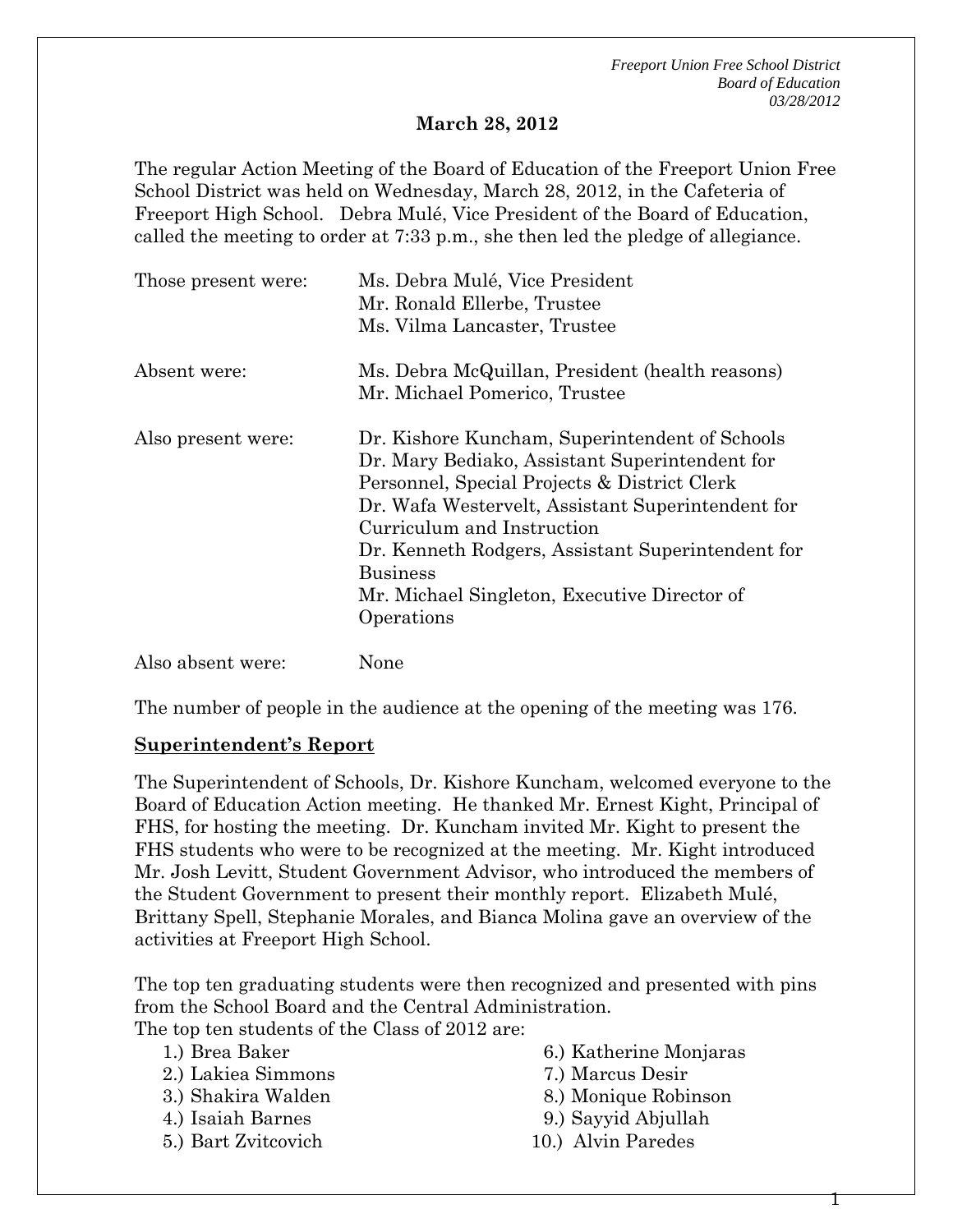The following students were also recognized for their achievements:

- **Jonathan Greenwood** won the 300 and 600 meter runs at the Nassau County Class A Championships. He placed 4th in the 600 at the NYS Winter Track Meet and is ranked 7th in New York State and 15th nationally in that event.
- **Justin Grant** ran a personal best to help the Section VIII Inter-Sectional Relay to a 4th place finish at the NYS Winter Track Meet. He is ranked in the top 25 in the State in the 600 meter run.
- **Maurice Irby** won the Nassau County Wrestling Championship in the 132 lb. weight class. He went on to compete at the NYS Championships where he finished with a 2 and 2 record in one of the toughest weight classes in the State. Maurice earned the Most Outstanding Wrestler and the Champion of Champions Awards at the Nassau County Finals.
- **Isaiah Barnes** and **Jere Brown** for making the All-Long Island Football Team.
- Girls' Varsity Bowling team has won Conference 5 for the second consecutive year! Based on the team's season average they were invited to the County Playoffs. **Yalitza Rodriguez** has been named All-County and **Rebekah Cruz** has been named All-Conference.

The Superintendent and the Board of Education Vice President, Ms. Debra Mulé, presented pins to all the recognized students as well as their coaches.

Mr. Kight then announced Freeport High School's Unsung Hero, the late Mr. Scott Rose, President and owner of a successful local business, Rose Fence. Mr. Rose's family was presented with a plaque and pins in recognition of Mr. Rose's support and commitment to the Freeport Schools during his life time.

Ms. Estelle Weiss then presented the New York Association for Continuing Community Education (NYACCE) Student of the Year, Smaily Ogando. He was also recognized at an awards assembly in Albany, on March 14, 2012. Mr. Ogando was presented with certificates and a pin.

Ms. Monique Retzlaff, Music Teacher, presented some members of the cast from this year's Freeport High School Musical production, Bye, Bye Birdie. They sang 2 numbers from the show which were enjoyed by all.

Ms. Amanda Villalba, Principal of Leo F. Giblyn School, along with the School Librarian, Lisa Eisenberg, recognized the students and teachers of W.C. Mepham High School in Bellmore, who, through the First Book program, donated 2,000

2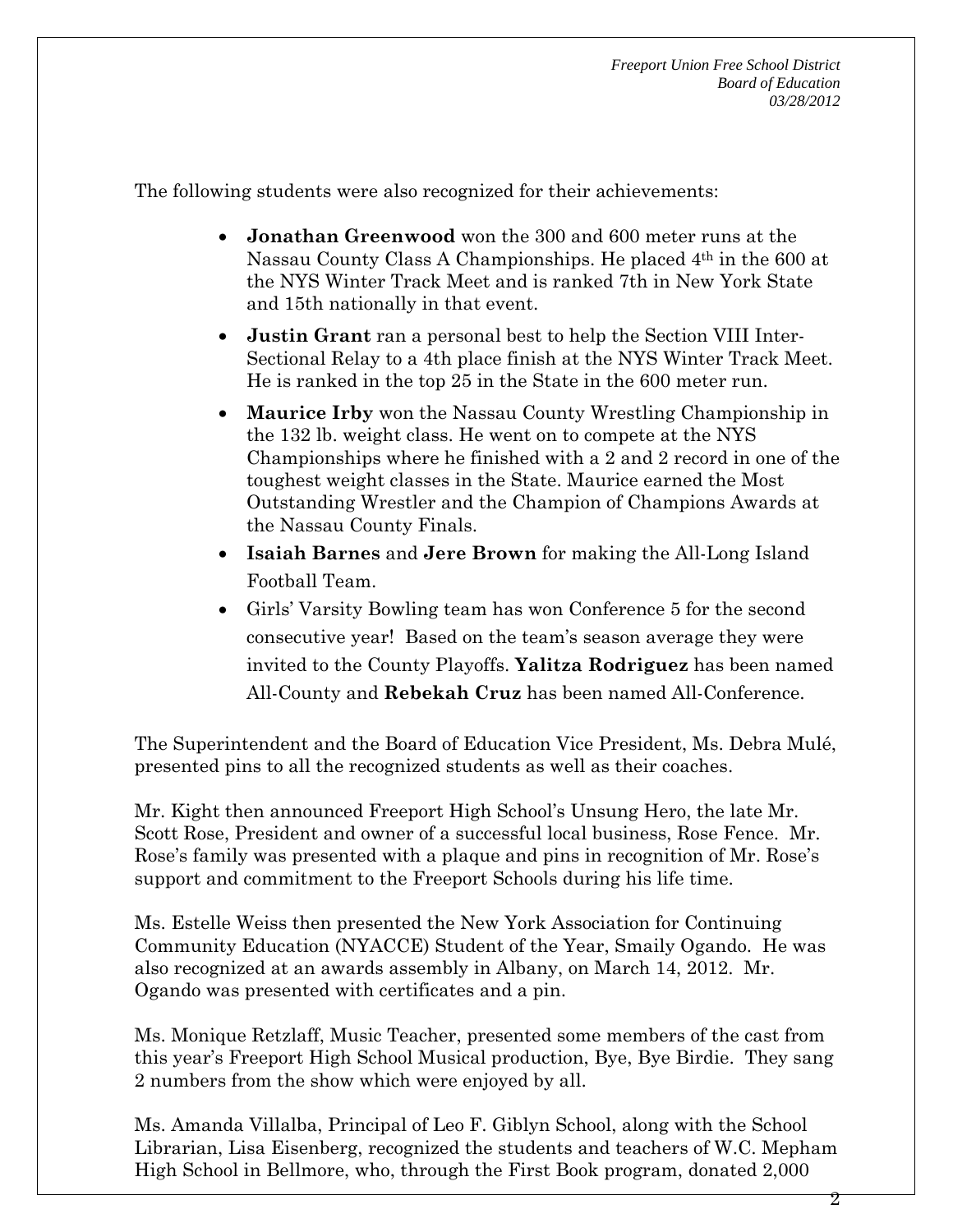new books to the children of Giblyn School. The Mepham students were: Marc Achtziger, Chris Patten, Lucriza Colangelo , Sarah McCarthy, and Kerry Dennis and teachers were Robin Einbinder and Marie Netto. A plaque was presented in appreciation of their wonderful partnership program.

The Superintendent also recognized and congratulated the following:

- Sue Greca, Director of Second-Languages, recognized by New York State as Bilingual Administrator of the Year.
- Renee Crump, Principal, New Visions School, recognized by the Village of Freeport as a Woman in History.
- Susan Maddi, Assistant Business Administrator, received the School District Business Leader Award from the New York State Association of School Business Officials.
- Estelle Weiss, Director of Adult Continuing/Community Education and to her staff, Jeanne Malone and Marcia Fee, for their outstanding Data and Management of the Adult Ed Program
- Peggy Parigoris, Science teacher at Freeport High School, for being chosen as a Siemens STEM Institute Fellow to participate in the 2012 Siemens STEM Institute.

At 8:43 P.M. a short break was taken.

The meeting was called back to order at 8:55 P.M.

### **Budget Overview:**

Dr. Kuncham began his overview of the proposed 2012-2913 budget by reminding the public of the many challenges facing the district as we continue to wrestle with the Property Tax Cap and dwindling state aid. He announced to the public that recognizing the budget difficulties that the district is facing, the Administrators Union has agreed to take a pay and step increase freeze for the 2012-2013 school year. The Superintendent and his cabinet have already agreed at the beginning of the budget process to take a salary freeze for the 2012-13 school-year. This is the second time in three years that the Superintendent and his cabinet have taken salary freezes.

He informed the public that the district has been in discussion with the Freeport Teachers Association since January to modify their contract to help save jobs and keep programs for the children of the district. While the district was hopeful that the Teachers Union would come through, this did not happen. Fifty-four (54%) percent of the members voted against the revision of the contract. In light of the Teachers' Union vote, and to stay within the tax-cap regulation, as well as insufficient increase in state aid, the district has no choice but to move onto the second level of reductions in the budget.

Dr. Kuncham then introduced Dr. Kenneth Rodgers, Assistant Superintendent for Business, who gave a power-point presentation of the proposed additional cuts

3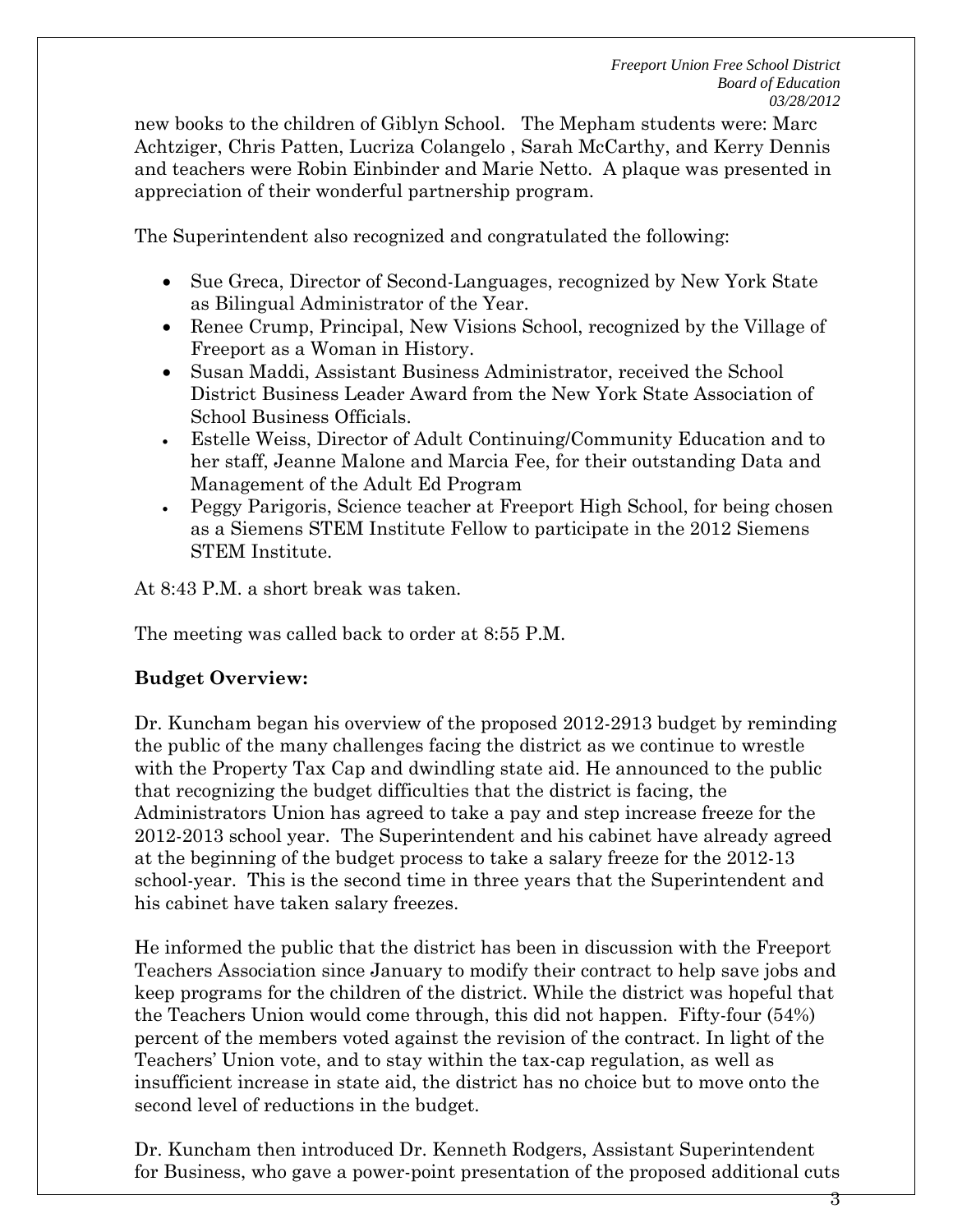*Freeport Union Free School District Board of Education 03/28/2012* 

as attached.

### **Questions from the Public**

The public was given the opportunity to address the Board of Education. Each speaker was allowed to address the Board for four minutes on the Agenda only. The Board and administration addressed the comments from the public.

### **Items for Action**

On a motion by Mr. Ellerbe and a second by Ms. Lancaster the following items were approved on a Consent Agenda. The vote was unanimous: Ellerbe, Mulé, and Lancaster.

#### **Acceptance of the Minutes**

**BE IT RESOLVED** that the Board of Education of the Freeport Union Free School District hereby accepts the minutes of the following meetings as written: February 15, 2012; March 7, 2012; March 14, 2012.

#### **Personnel**

**Leave of Absence** 

**BE IT RESOLVED**, that the Board of Education of the Freeport Union Free School District hereby grants a request for leave of absence as listed below:

**Gina Newcombe**, Elementary Teacher, effective September 1, 2012 through February 1, 2013, for child care.

**Eddie Chavez**, Groundskeeper, effective March 5, 2012 through March 12, 2012, for health reasons.

**Kristin Fagan,** Guidance Counselor, effective January 23, 2012 through May 1, 2012 for health reasons.

**Tricia Stasi**, Reading Teacher, effective September 1, 2012 through February 1, 2013 for child care.

**Lorrie Greene,** Technology Teacher, effective March 1, 2012 through June 30, 2012, for health reasons.

**Jennifer Sandoval**, full-time Teaching Assistant, effective September 1, 2012 through February 1, 2013, for student teaching.

**Patty Konstantinopoulos,** ESL Teacher, effective March 16, 2012 through April 15, 2012, for health reasons.

**Luann Mayer,** full-time Teaching Assistant, effective January 30, 2012, extended March 14, 2012, through May 1, 2012, for health reasons.

### **Resignation of Staff**

4 **BE IT RESOLVED**, that the Board of Education of the Freeport Union Free School District hereby accepts the letter(s) of resignation from the following staff member(s) as listed below: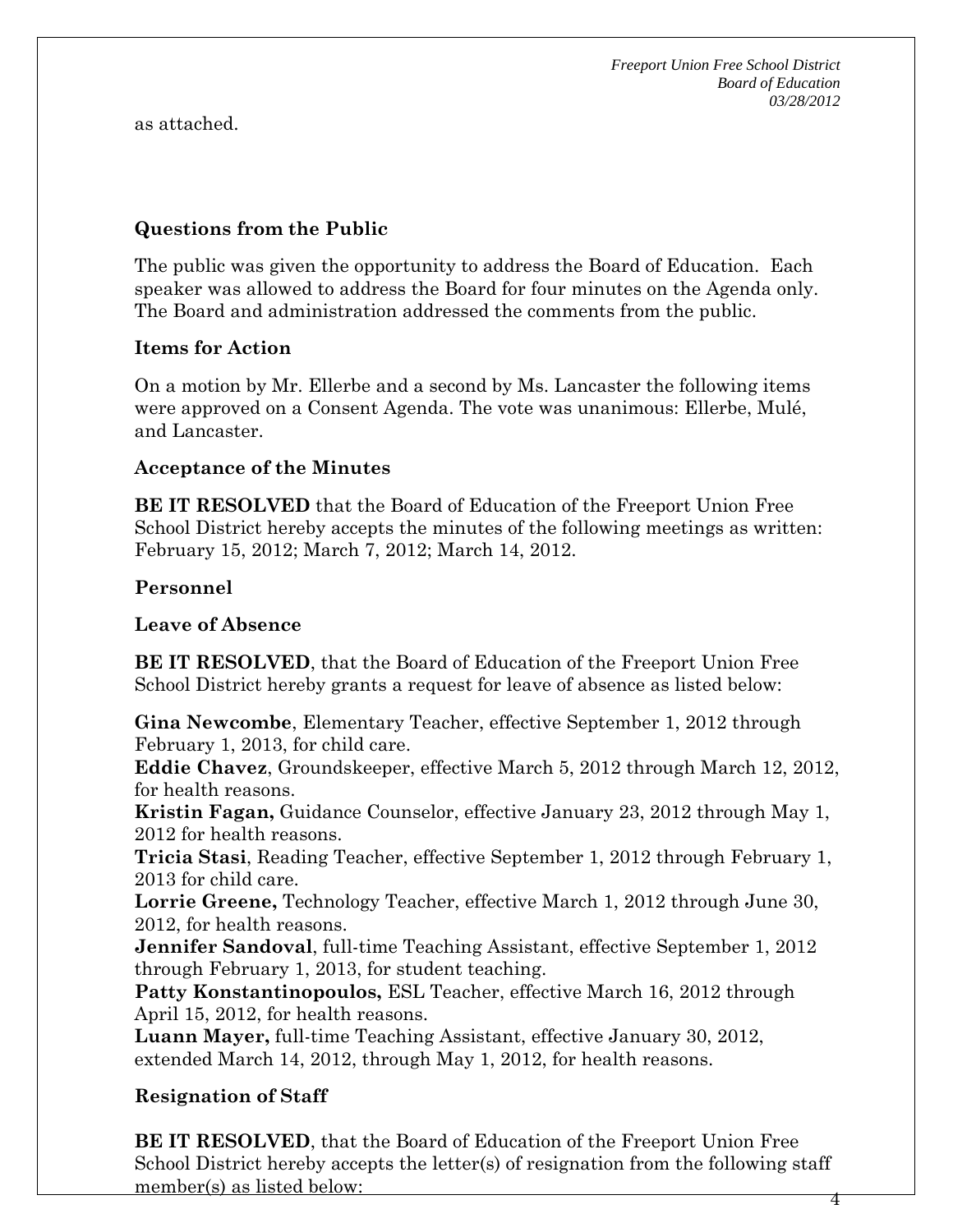**Colleen Vazquez,** Elementary Teacher, effective March 17, 2012, for personal reasons.

**Genevieve Florkowski**, Permanent Substitute, effective March 9, 2012, to accept another position in the District.

**Meghan Mauch,** part-time Teaching Assistant, effective March 23, 2012, for personal reasons.

**Olivia da Silva,** Dean of Students, effective June 30, 2012, for personal reasons. **Pam Taylor,** Assistant Director of Pupil Personnel, effective July 1, 2012, for personal reasons.

**Appointment of Instructional Staff - Temporary** 

**BE IT RESOLVED**, that the Board of Education of the Freeport Union Free School District, upon the recommendation of the Superintendent, hereby appoints the individuals listed in the attached Appointment of Staff Report - Temporary, in accordance with the rules of the Board of Regents. These individuals shall possess appropriate certification allowing them to serve as teachers in the public schools of New York.

**Genevieve Florkowski**, School Counselor, (replacing F. Polanco, resigned) a temporary appointment effective March 12, 2012 through August 31, 2012. Compensation will be on step 1-2A of the H3D Schedule at \$67,541. Assignment: FHS.

## **Permanent Substitute Appointments**

**BE IT RESOLVED**, that the Board hereby approves the permanent substitute teacher(s) as listed in the following Appointment of Staff report.

**Vanessa Mannanice**, Permanent Substitute, (replacing self, position ended) effective March 12, 2012 through June 22, 2012. Compensation will be \$125 per day according to the Permanent Substitute Rate. Assignment: FHS.

# **Appointment of Non-Instructional Staff**

**BE IT RESOLVED**, that the Board of Education of the Freeport Union Free School District hereby appoints the individuals as listed, in accordance with Civil Service Rules and Regulations.

**Laureen Jones, Food Service Helper (5 hour)** appointment effective February 27, 2012. Compensation will be according to the Cafeteria Schedule at \$18,902.55. Assignment: Giblyn.

# **Appointment of Spring Coaching Staff**

**BE IT RESOLVED,** that the Board of Education of the Freeport Union Free School District, upon the recommendation of the Superintendent, hereby appoints the individuals listed below as coaches.

Spring Coaching Recommendations

2011-2012

| Kristen<br>Jones<br>nsten | Asst.<br>erosse<br>ാരി ല<br>ar<br>v | $\overline{\phantom{a}}$<br>ten | 0 <sup>0</sup><br>൹<br>۰D۰ |        |
|---------------------------|-------------------------------------|---------------------------------|----------------------------|--------|
|                           |                                     |                                 |                            | $\sim$ |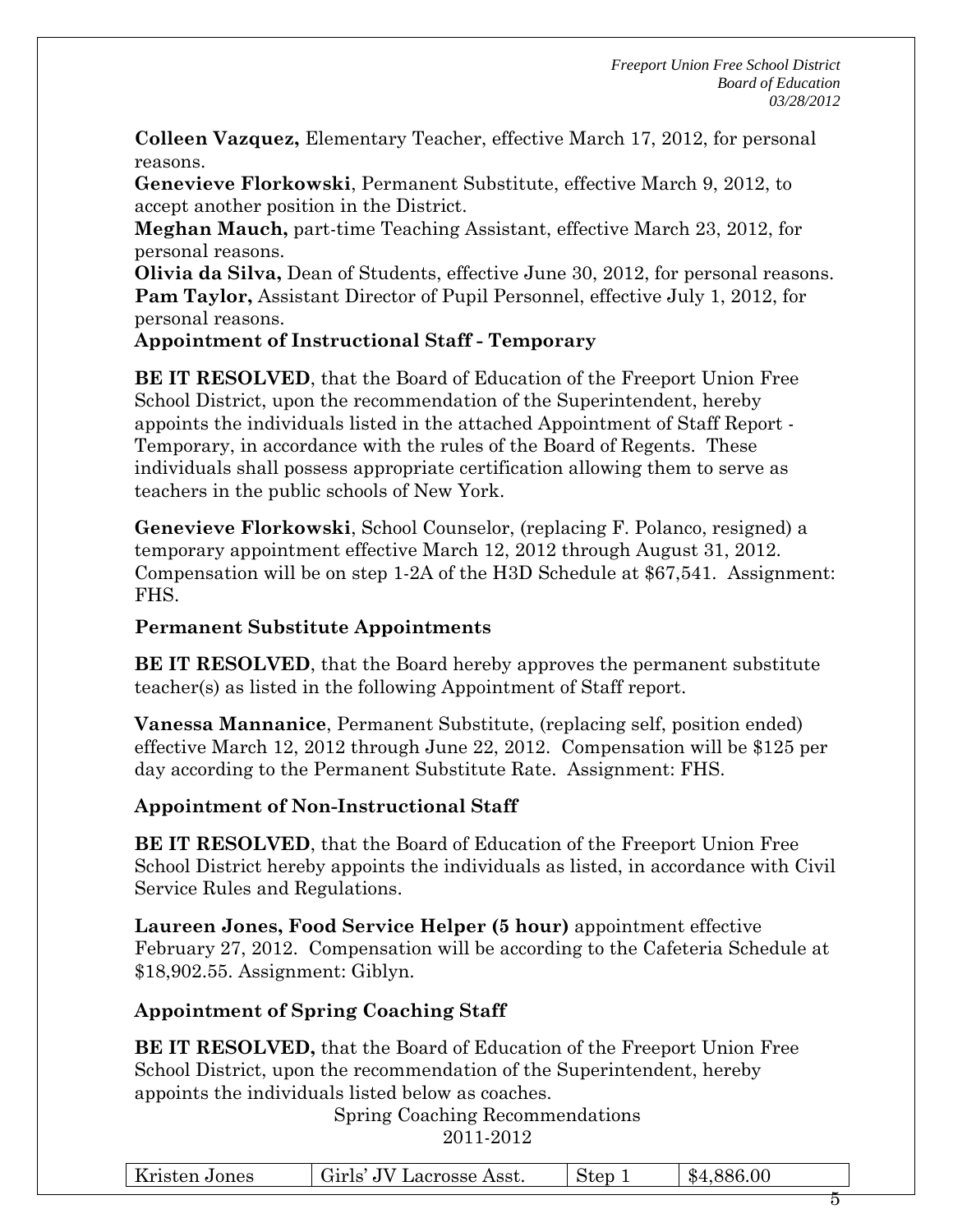*Freeport Union Free School District Board of Education 03/28/2012* 

| Dexter France     | Boys' Varsity Track Asst.     | Step 1 | \$4,583.00 |
|-------------------|-------------------------------|--------|------------|
| Daryl Kevin Allen | Boys' Modified Lacrosse Asst. | Step 1 | \$3,702.00 |
| Keith Brown       | Summer Weight Trainer         | Step 3 | \$2,084.00 |

#### **CSE/CPSE Minutes**

**BE IT RESOLVED,** that the Board of Education of the Freeport Union Free School District hereby accepts the minutes of the meetings of the Committee on Special Education and the Committee on Preschool Special Education for the following dates: January 5, 10, 12, 13, 15, 17, 18, 24, 25, 26, 27, 31, 2012

February 1, 2, 3, 6, 7, 8, 10, 13, 16, 29, 2012 March 1, 2, 5, 6, 7, 8, 15, 2012

### **Other Items for Action**

On a motion by Ms. Lancaster and a second by Mr. Ellerbe the following item was approved:

### **Personnel**

### **Retirement of Staff**

BE IT RESOLVED, that the Board of Education of the Freeport Union Free School District hereby accepts the letter of resignation for the purpose of retirement from the following staff member(s) as listed:

**Marion Rizza**, Special Education Teacher, effective June 30, 2012, after serving the children of Freeport for more than 18 years.

**Ettore Cafarelli**, Custodian, effective March 5, 2012, after serving the children of Freeport for more than 10 years.

**Dolores Swick**, Special Education Teacher, effective March 13, 2012, after serving the children of Freeport for more than 12 years.

**Yolanda Broncano**, full-time Teaching Assistant, effective June 22, 2012, after serving the children of Freeport for more than 21 years.

**Annie Campbell**, full-time Teaching Assistant, effective July 1, 2012, after serving the children of Freeport for more than 26 years.

**James Boyd**, Cleaner, disability retirement, effective September 10, 2011, after serving the children of Freeport for more than 23 years.

The motion carried unanimously. The vote was: Ellerbe, Lancaster and Mulé.

On a motion by Mr. Ellerbe and a second by Ms. Lancaster, the following item was approved:

### **Education**

**Approval of Student Travel to SUNY Maritime College**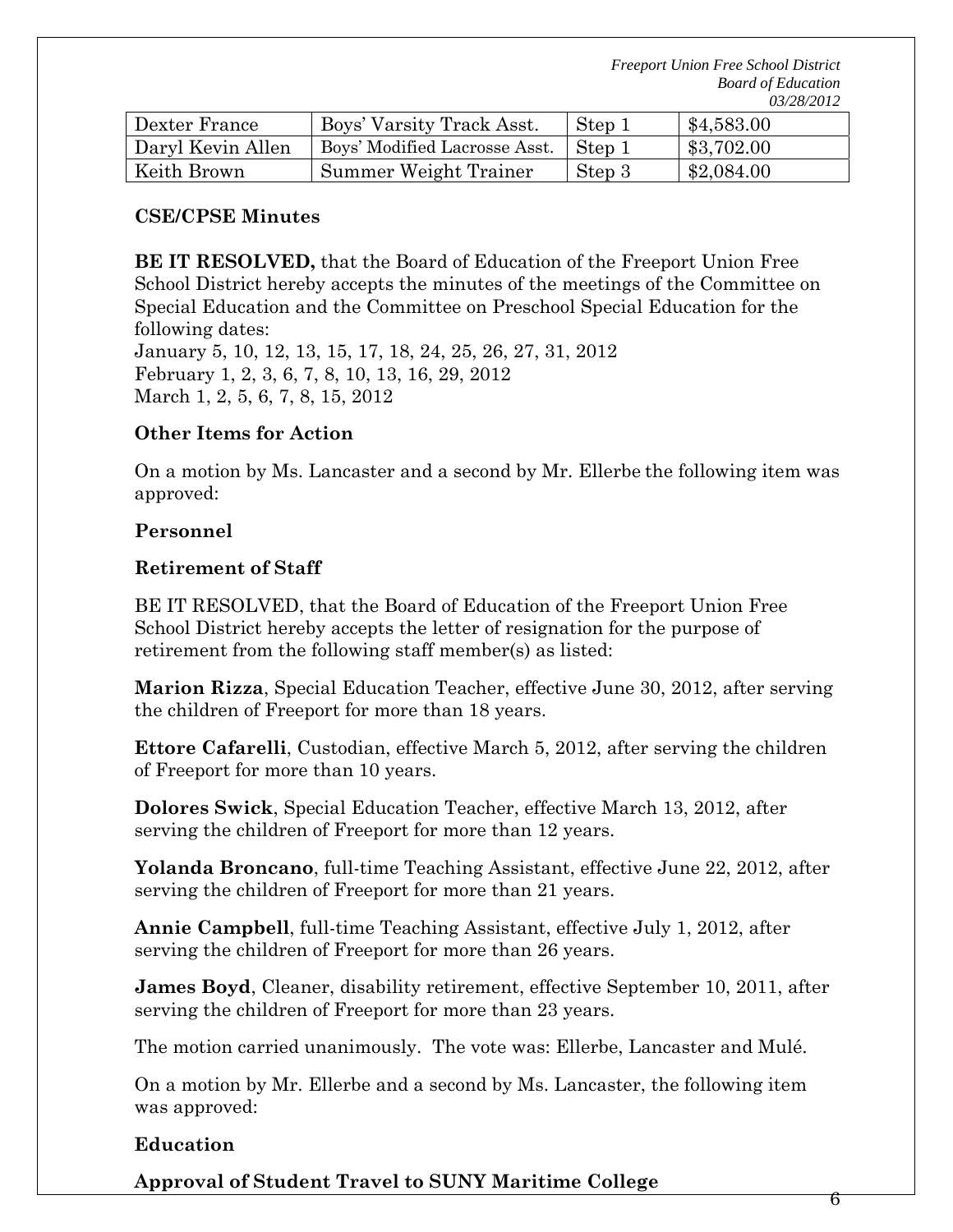$\gamma$ 

**BE IT RESOLVED,** that the Board of Education of the Freeport Union Free School District hereby authorizes Freeport High School to conduct a field trip to SUNY Maritime College in Bronx, NY from March 30th through April 1st, 2012 for NJROTC students for the purpose of Leadership Training and so students can experience in an actual military setting the training in bearing, etiquette, and drill emphasized in the NJROTC program.

**BE IT FURTHER RESOLVED,** that said authorization is subject to availability of chaperones and to Freeport High School's compliance with all insurance, health, safety and financial guidelines as indicated in the Administrative Procedures.

The motion carried unanimously. The vote was: Ellerbe, Lancaster and Mulé.

On a motion by Ms. Lancaster and a second by Mr. Ellerbe the following item was approved:

## **Approval of Student Travel to Philadelphia, PA**

**BE IT RESOLVED,** that the Board of Education of the Freeport Union Free School District hereby authorizes Dodd Middle School and Caroline G. Atkinson School to conduct a joint field trip to Philadelphia, PA from April 13 through April 15, 2012 for the  $6<sup>th</sup> 7<sup>th</sup>$ , and  $8<sup>th</sup>$  grade Select Chorale classes to experience a master choral class by adjudicator professors at the university in composition, choral development, enunciation, articulation, breath control, sight-reading and choral literature. In addition, the students will perform at three concerts and will observe the children's chorus of Philadelphia. The tour includes a trip to Princeton, Independence Hall and the Liberty Bell.

**BE IT FURTHER RESOLVED**, that said authorization is subject to availability of chaperones and to the Dodd Middle School and the Caroling G. Atkinson Schools' compliance with all insurance, health, safety and financial guidelines as indicated in the Administrative Procedures.

The motion carried unanimously. The vote was: Ellerbe, Lancaster and Mulé.

On a motion by Mr. Ellerbe and a second by Ms. Lancaster the following item was approved:

### **Finance**

### **RESOLUTION –BUDGET TRANSFER-GENERAL FUND-**

**BE IT RESOLVED**, that the Board of Education of the Freeport Union Free School District here by approves a Budget Transfer to the General Fund for March 2012.

The motion carried unanimously. The vote was: Ellerbe, Lancaster and Mulé.

On a motion by Ms. Lancaster and a second by Mr. Ellerbe the following item was approved: